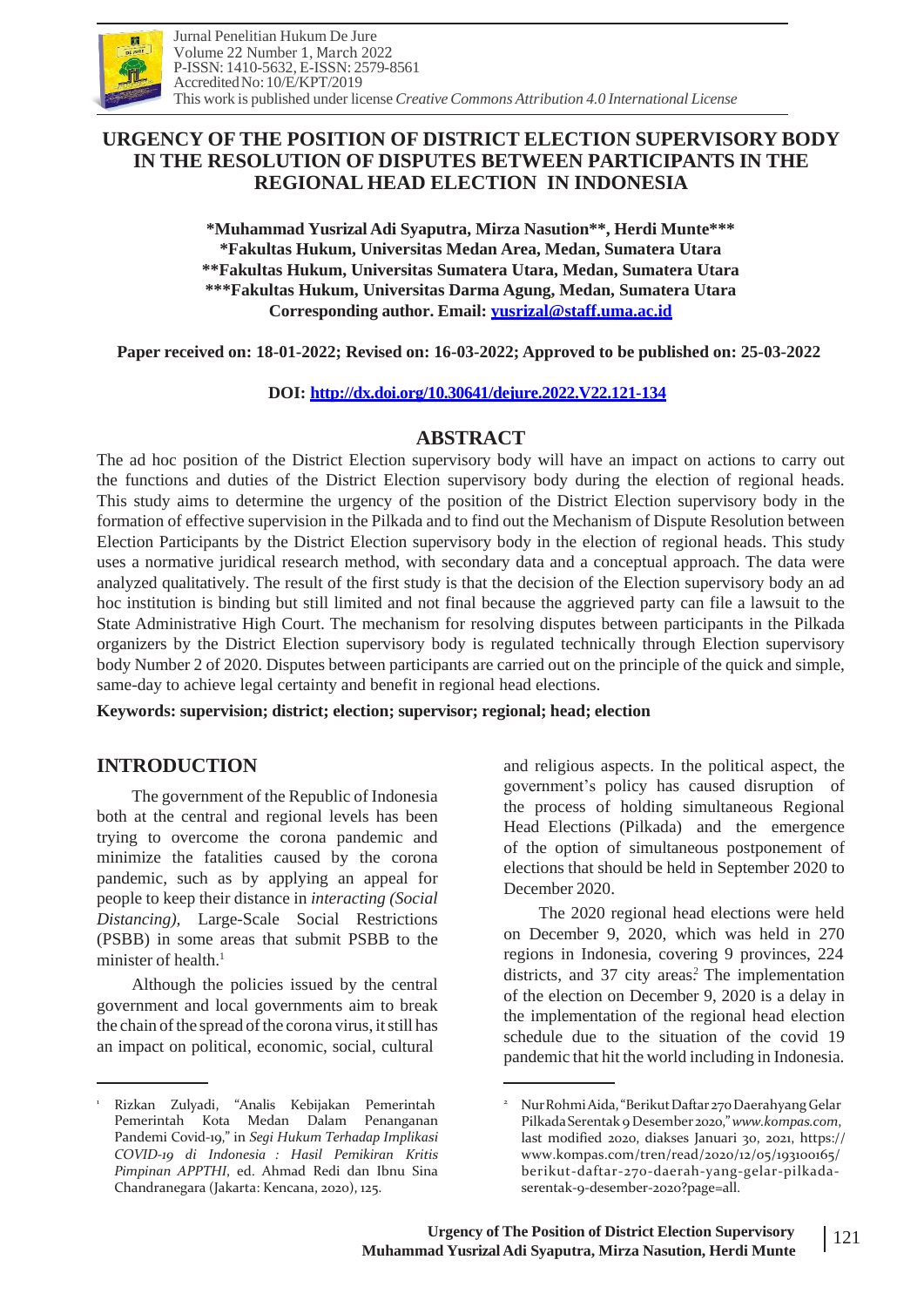Under normal conditions, the election of regional heads is held through 2 (two) stages, namely preparation and implementation. In this stage, the state must allocate a very large budget for the implementation of the election. In the current covid 19 pandemic conditions, the allocation of election funds in 2020 will also be greater than normal conditions<sup>3</sup>.

The holding of regional head elections in 2020 in the pandemic period received pros and cons from various parties and also had a positive and negative impact<sup>4</sup>. However, the Government remains consistent to carry out elections on December 9, 2020. The implementation of the 2020 election is carried out based on health protocols implemented by the Government. The implementation of the 2020 Election is based on Government regulation in lieu of law No. 2 of 2020 on the Third Amendment to Law No. 1 of 2015 on the Establishment of Government Regulations in Lieu of Law No. 1 of 2014 on the Election of Governors, Regents, and Mayors into Law<sup>5</sup>.

Government Regulation in Lieu of law number 2 of 2020 is the legal basis for delaying the implementation of regional head elections simultaneously from September 23, 2020 to December 9, 2020<sup>6</sup>. To follow up on Government regulation in lieu of law No. 2 of 2020, the Election Commission established a technical regulation for the implementation of elections simultaneously with the Decision of the Election Commission No. 5 of 2020 concerning the third Amendment to the Amendment of the Election Commission Regulation No. 15 of 2019 concerning the Stages, Programs, and Schedules of The Election of Governors and Deputy Governors, Regents and/ or Deputy Regents, Mayors and Deputy Mayors in 2020<sup>7</sup> .

<sup>7</sup> Aloysius Eka Kurnia. Farida Azzahra., "Konstitusionalitas Pemberlakuan Government

The changes stipulated in Article 120 Government Regulation in Lieu of Law No. 2 of 2020 only add one phrase from Article 120 stipulated in Law No. 1 of 2015, namely "nonnatural disasters". It's just that the addition of the phrase "non-natural disasters" due to Covid 19 has been declared a non-natural disaster based on Presidential Decree No. 12 of 2020 on The Determination of Non-Natural Disasters Spreading *Corona Virus Disease 2019 (Covid 19) as a National Disaster<sup>8</sup> .*If referring to the current condition of Indonesian society hit by Covid 19, Bivitri criticized the Government for carrying out elections on December 9, 2020 with the large number of people who were victims of Covid 19. But the reality is, simultaneous elections in 2020 are still implemented.<sup>9</sup>

The implementation of regional head elections that have been held on December 9, 2020 has left several problems including:

- a. The issue of disputes over the administration of regional head elections;
- The disputed issue of the regional head election process; b.
- Disputes over the results of regional head election votes; c.
- Disputes between election participants and election organizers; d.
- Disputes between regional head election participants e.

Based on the provisions in Law No. 10 of 2016 concerning regional head elections, the Election supervisory body has the main task as a supervisor of regional head elections. So in line with Law No. 10 of 2016, based on the provisions of Article 93 of Law No. 7 of 2017 concerning the Implementation of General Elections stipulates that one of the duties of the Election supervisory body is to prevent and act against election violations, and dispute the election process.

With the implementation of elections in 2020 there are several problems and obstacles faced by Election supervisory body as a supervisory institution. On the supervision side, the problems faced by Election supervisory body are:

<sup>3</sup> Sri Sundari. Rahmat Hollyson MZ., *Pilkada Penuh Euforia, Miskin Merana* (Jakarta: Bestari, 2015), 64.

Rahmat Riadi, "Strategi Penanganan Bencana Non-Alam Covid-19 Dalam Pemilihan Serentak 2020," *Electoral Governance : Jurnal Tata Kelola Pemilu Indonesia* 2, no. 2 (2021). 4

Siti Chadijah. Sarjan., Kemal AL Kindi Mulya., "Problematika Dan Teknis Penyelengaraan Pemilihan Kepala Daerah Pada Masa Pandemi Covid 19," *Jurnal Ilmu Hukum Rechtsregel* 3, no. 1 (2020): 65–66. 5

Supriyadi, "Menakar Nilai Keadilan Penyelenggaraan Pilkada 2020 Di Tengah Pandemi Covid-19," *Kanun: Jurnal Ilmu Hukum* 22, no. 3 (2020): 495. 6

regulation in lieu of law Pemilukada Dan Implikasinya Terhadap Penundaan Pemilukada Serentak Tahun 2020," *Majalah Hukum Nasional* (Jakarta, 2020), 248.

Bivitri Susanti, "Pilkada di Tengah Pandemi Covid 19,Haruskah tetap dilaksanakan," *www.hukumonline. com*. 8

<sup>&</sup>lt;sup>9</sup> Ibid.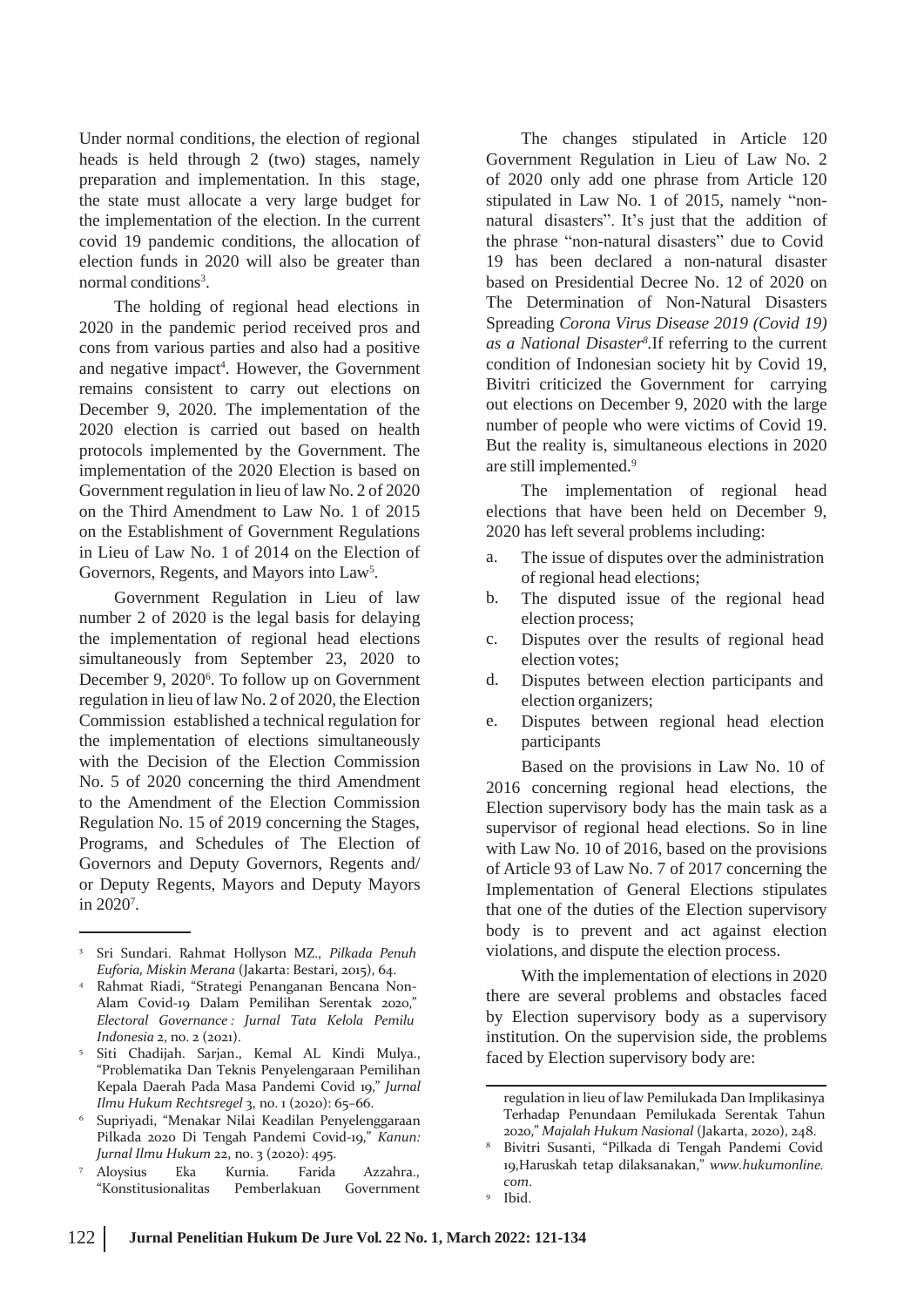- 1) Election Dispute Resolution in the form of money political practices, campaign finance reports,
- 2) The issue of neutrality of the State Civil Apparatus (ASN, Structured, Systematic, and Massive Violations (TSM),
- Resolution of administrative disputes and disputed electoral processes. 3)
- The rise of hate *speech and spin,* 4) politicization, SARA, politicization of identity, social media content (Social*Media)*, Single Candidate Couples.

In 2020, the supervision of elections simultaneously gets extra challenges because it is held in the Covid 19 Pandemic. At this time there were many adjustments to the mechanism of organizing elections by putting forward health protocols. Therefore, election supervision requires more strategy by-election supervisory body institution as a supervisory agency.

The authority, duties, and functions of the General Election supervisory body stipulated in the Election Law are with Law No. 7 of 2017 general elections so that the authority and function of the Election supervisory body can be said to be the same as supervision in elections and regional head elections.

Based on the provisions in the Election Law and the Election Law, Election supervisory body's position is an independent state institution in the implementation of its functions and duties. Institutionally, Election supervisory body is based in the State Capital. Institutionally, Election supervisory body, Election supervisory body Province, and Election supervisory body Regency / City, Election supervisory body Subdistrict, Election supervisory body Village / Village, Foreign Affairs, and TPS Supervisor are Hierarchical. This has implications that between Election supervisory body at the Central level and the Election supervisory body in the area has institutional relations. In the institutional position of election supervisor, Election supervisory body institutional, Election supervisory body Province, and Election supervisory body Regency / City is permanent, while Election supervisory body Subdistrict, Election supervisory body Kelurahan / Village, Election supervisory body Abroad and TPS supervisors are *Ad Hoc (temporary).<sup>10</sup>*

In Article 90 paragraph (1) and (2) of Law No. 7 of 2017, it is said that the District Council, Election supervisory body Kelurahan / Village, and Foreign Affairs Committee are formed no later than 1 (one) month before the first stage of the election starts and ends no later than 2 (two) months after all stages of holding elections are completed.

The position of Adhoc then Election supervisory body Subdistrict results in the actions of the District Election supervisory body still requires coordination with Bawaslu Regency / City as a mandate, it will open the opportunity of intervention to the District Election supervisory bodyin carrying out its duties. The next problem is, it is still unclear the position of the Subdistrict Election supervisory body in resolving criminal violations of elections, whether the legal responsibility of the Subdistrict Election supervisory body in carrying out its duties is attached to the Subdistrict Election supervisory bodyor only as a facilitator.

In addition, the Subdistrict Election supervisory body Adhoc in the election process has limited human resources, education, and election case management capabilities during the covid 19 pandemic to be an obstacle and obstacle for the District Commissioner to maximize and optimize its functions and duties in the supervision of the election process, especially in the election process of regional heads.

In terms of the implementation of the task of the District Election supervisory bodyto resolve disputes between participants, then Election supervisory body based on a mandate from Bawaslu Regency / City can resolve disputes between participants, the problem is what indicators of circumstances can be used as a reason for the District Board to resolve the problem into the category of disputes between participants. Indicators of circumstances that can fall into the category of disputes between participants are not found in the electoral law and the regional head election law. This will have an impact on the decision of the Subdistrict Election supervisory body the act of resolving dispute disputes between participants in general elections, especially in regional head elections during the covid 19 pandemic.

of Indonesia, 2017). 10 See Article 89 paragraph (5) *Law No. 7 of 2017*

*concerning the Holding of General Elections* (Republic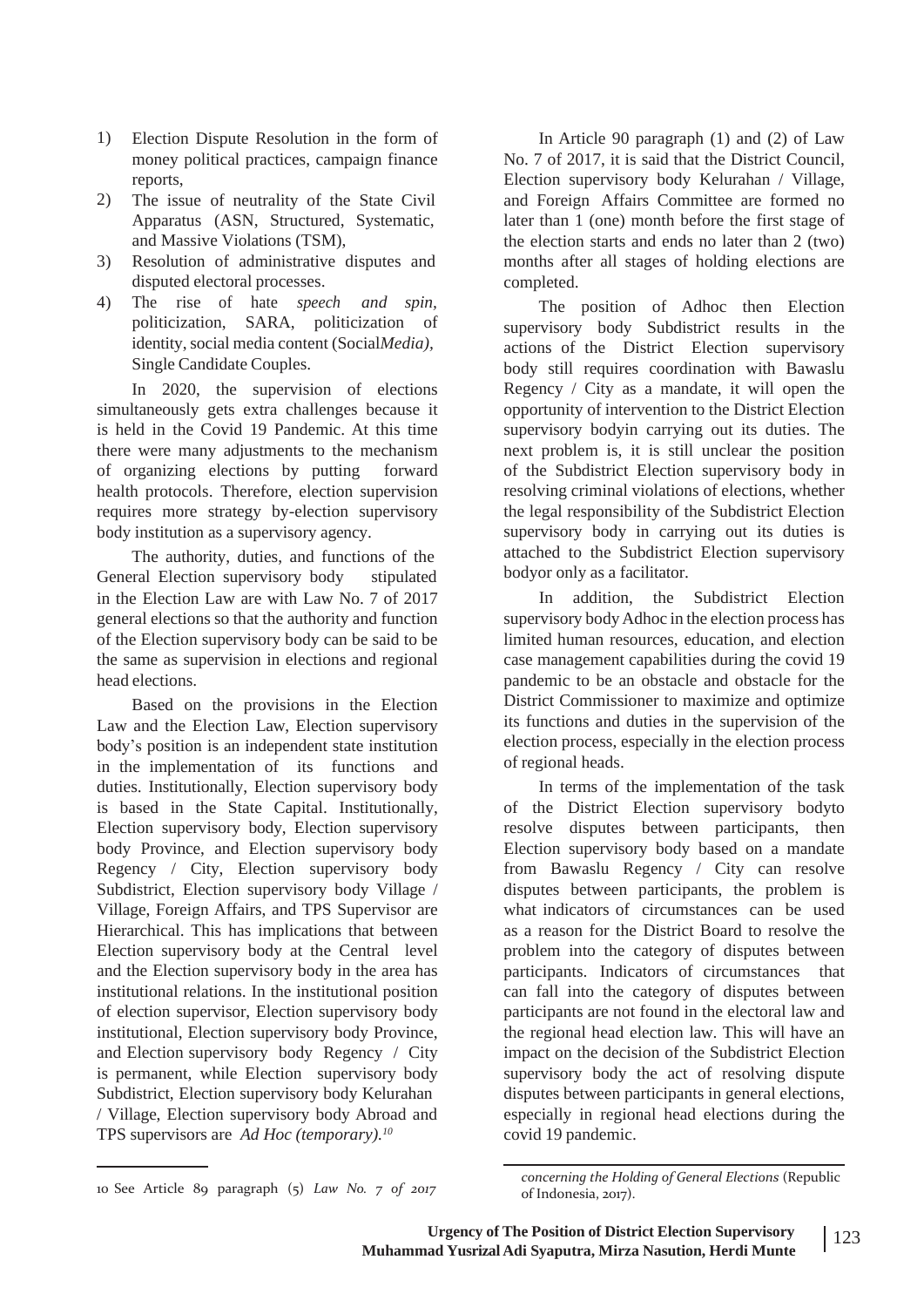The problem is with the position of the District Election supervisory body which is *ad hoc* with functions and duties that bind the institution will potentially have legal consequences for every action and decision of the District Election supervisory body at the time of the general election, especially during the regional head election.

The existence with the ad hoc function, there are so many problems to fulfill their authority. Especially, in the regional head election, there is no District Election supervisory body in the regional sector, so it must analyze the urgency of their existence.

Supervision in the implementation of elections is one of the factors for the success of the general election. Likewise, in organizing regional head elections, effective supervision is needed<sup>11</sup>. Therefore, Election supervisory body has a central role in the creation of honest, fair, and legal elections, especially in regional head elections. Therefore, Election supervisory body's actions up to the TPS Supervisor must have the power of law, to create a general election with legal needs.

The purpose of this study is to recommend innovation in the form of an election supervisory body at the district level.

#### **METODE RESEARCH**

Research with the title Urgency Of Position Of District Election supervisory body In The Resolution Of Disputes Between Participants In The Regional Head Election In Indonesia using normative legal research methods<sup>12</sup>. The type of research conducted in the preparation of this research is normative juridical research<sup>13</sup>. Also referred to as doctrinal *research<sup>14</sup> .* The data sources used in this study are secondary data consisting of primary legal materials, secondary legal materials, and tertiary legal materials<sup>15</sup>.

This research uses a conceptual approach<sup>16</sup>. Then the qualitative analysis is done to find the answer to the problem $17$ 

The technique of collecting legal materials used in this research is library research Data analysis is the process of organizing and sorting data into categories and basic description units, so that themes are found and work hypotheses can be formulated, as suggested by the data. Data (legal materials) that have been obtained from library research are analyzed using qualitative methods based on the logic of deductive thinking. Deductive means using theory as a tool, measure, and even an instrument to build hypotheses.

#### **DISCUSSION AND ANALYSIS**

#### **1. The Position of District General Election supervisory body**

The dynamics of the 2019 Election not only stand out in the contestation room but also the dimensions of organizing and participation are also turbulent. One indicator is the crowded issue of elections into the discussion, not only in the news in the mainstream mass media but also in the discussion of netizens on social media. The issue of suffrage and candidacy is a big concern that continues to occupy the headlines of the mass media<sup>18</sup>. In terms of suffrage, the General Election Commissions seeks to ensure the electoral register is accurate and up-to-date by Indonesian citizens who do have the right to vote in the 2019 election.

The birth of the concept of supervision in the first general election in 1982 under the name Election supervisory body<sup>19</sup>. The formation of the Election Commission was motivated by distrust of the implementation of elections that were considered to have been set up by the power of the ruling regime<sup>20</sup>. The election supervisory body was a surveillance organ formed by the Election

- Musfialdy, "Mekanisme Pengawasan Pemilu Di 19 Indonesia," *Jurnal Sosial Budaya* 9, no. 2 (2012): 45.
- Bainung. Ratnia Solihah, Ratnia. Bainus, Arry. Rosyidin, "Pentingnya Pengawasan Partisipatif Dalam Mengawal Pemilihan Umum Yang Demokratis," *Jurnal Wacana Politik* 3, no. 1 (2018): 15.  $\overline{20}$

<sup>11</sup> Lukman Ilham. Sulaiman., *Peran Panitia Pengawas PemiluDalam PelaksanaanPemilihanUmumLegislatif Di Kota Makassar* (Makasar, 2020), 36.

<sup>&</sup>lt;sup>12</sup> Soerjono Soekanto, *Pengantar Penelitian Hukum* (Jakarta: UI Press, 1986), 3.

<sup>13</sup> Johny Ibrahim, *Teori dan Metodologi Penelitian Hukum Normatif* (Surabaya: Bayumedia, 2008), 295.

Bismar Nasution, *Metode Penelitian Hukum Normatif* 14 *dan Perbandingan Hukum* (Medan: Universitas Sumatera Utara, 2003), 2.

Peter Mahmud Marzuki, *Penelitian Hukum* (Jakarta: 15 Kencana, 2006), 14.

<sup>16</sup> Zainuddin Ali, *Metode Penelitian Hukum* (Jakarta: Sinar Grafika, 2009), 23.

MuslanAbdurrahman, *SosiologidanMetodePenelitian Hukum* (Malang: UMM Press, 2009), 121. 17

<sup>&</sup>lt;sup>18</sup> Rama Agusta, "Evalusai Pemilu 2019, Abhan: Dinamika Beda dengan Pemilu Sebelumnya," *[www.bawaslu.go.id](http://www.bawaslu.go.id/)* (Jakarta, 2019).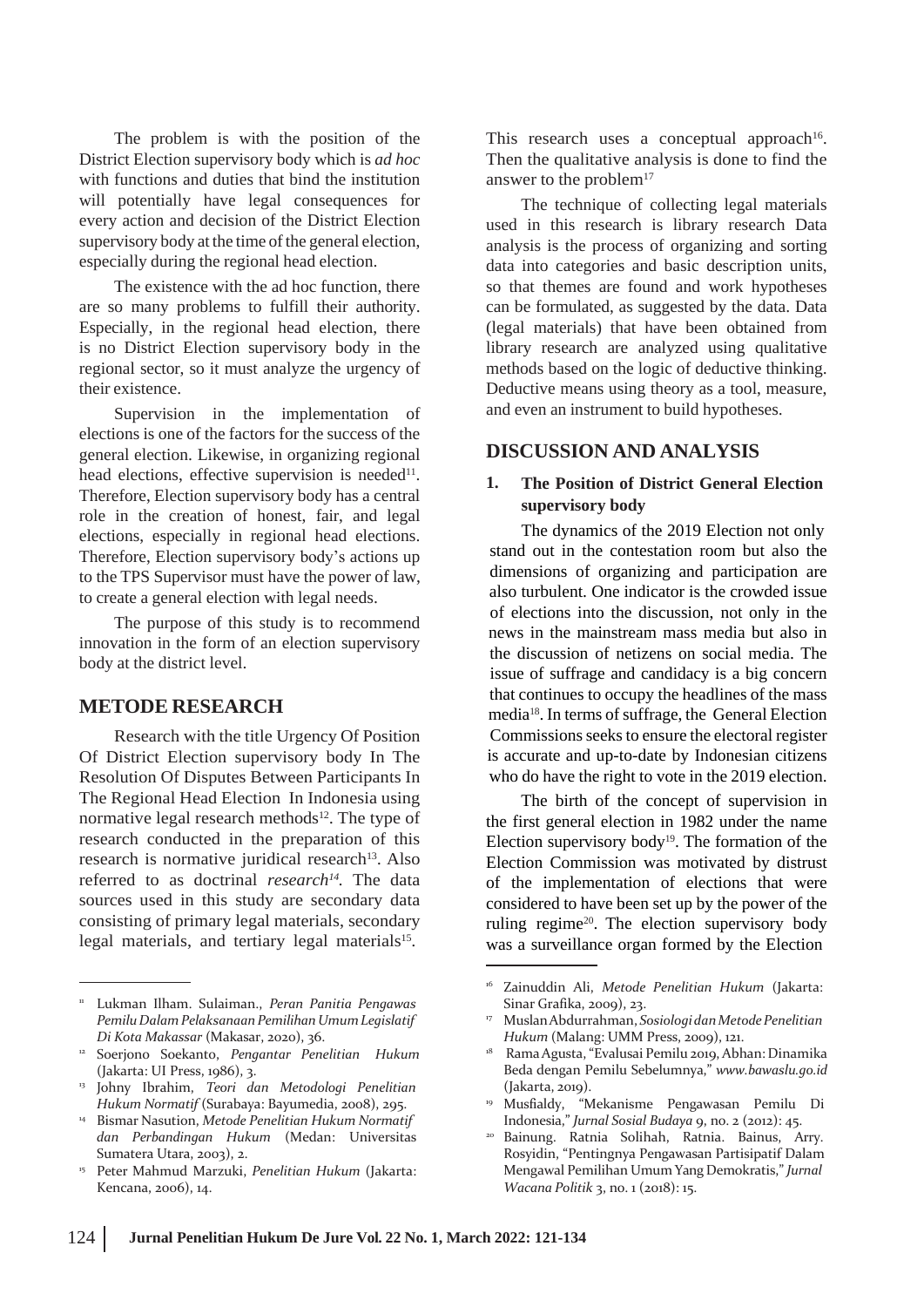Committee in Indonesia. So, since independence until 2009, the Election Supervisor became subordinate to the Election Committee because it was formed and responsible to the Election Committee.

The existence of election supervisors in Indonesia is very unique because Indonesia is one of the countries that have an independent Election supervisory body. Generally, election supervision in other countries is carried out by the Election Commission . This commission becomes the event organizer of the election, as well as the supervisor of the election. In several countries, the General Election Commissions is given quasijudicial "power", to break election violations $2<sup>1</sup>$ .

In 2010, the election watchdog became an independent agency. This is the impact of testing Law No. 22 of 2007 concerning Election Organizers. In Decree No. 11 / PUU-VIII / 2010 there is the phrase "an election commission" in the view of the Constitutional Court does not mention one of the names of certain institutions, but the appointment of the function of election organizers who have a national nature, permanent and independent. With the ruling, it is expressly stated that the function of the election organizer is not only the authority of the General Election Commission but also includes the General Election supervisory body which becomes a unit of the implementation function that is national, permanent and independent $^{22}$ .

The election supervisory body's position in the structure of Indonesian statehood is an additional state institution that is independent (auxiliary state organs) $23$ . The implementation of existing authority in the Election supervisory body is related to the main state institution. In the form of Election supervisory body institution because the government no longer has the credibility to hold fair and democratic elections. This has been taught with the experience of seven elections in the New Order which last held a general election in 1997<sup>24</sup> .

To strengthen the electoral system in Indonesia, with Decree No. 81 / PUU-XV / 2011 which interprets the clause "an election commission" Article 22E Paragraph (5) of the 1945 Constitution does not refer to the name of the institution but also includes the election supervisory institution in this case Election supervisory body and DKPP as a unitary function of the general election organizer<sup>25</sup>.

considered more fulfilling the provisions of the constitution that mandate the holding of The constitutional court's decision is independent, direct, public, free, and secret elections and honest and fair. Holding elections in the absence of supervisors would threaten the principles mandated by the constitution. In addition to Election supervisory body, there is an Honorary Board of Election Implementation (DKPP) which is also a joint organizing unit with the General Election Commissions and Election supervisory body.

The latest development of arrangements against the election watchdog is regulated in Law No. 7 of 2017 on general elections. Election supervision delegations are given to the Election supervisory body through Law No. 7 of 2017. In-Law No. 7 of 2017 is one of the legal bases for strengthening election supervisory body authority. This is evidenced by Election supervisory body having more authority because it has a product in the form of a verdict, whereas against the ruling the General Election Commissions must follow up. The obligation of the General Election Commissions to follow up on the Election supervisory body's verdict signaled that the state believes in Election supervisory body's performance because Election supervisory body has surveillance data, so it can be a strong reference in making a verdict. In this case, supervision and enforcement become a relationship that is not separate from the duties and functions of the Election supervisory body.

The election supervisory body in the position structure of Indonesian state institutions is a

<sup>21</sup> HarunHusein, *PemiluIndonesi,Fakta,Angka,Analisis, Dan Studi Banding* (Jakarta: Perludem, 2014), 600.

M Afifuddin, *Membumikan Pengawasan Pemilu* 22 (Jakarta: PT. Elex Media Komputindo, 2020), 5.

<sup>&</sup>lt;sup>23</sup> Lusy Liani, "Kedudukan Dan Kewenangan Bawaslu Dalam Struktur Lembaga Negara Indonesia," *Jurnal Lex Jurnalica* 15, no. 3 (2018): 319.

Winardi, "Menyoal Independensi dan Profesionalitas 24 Komisi Pemilihan Umum Daerah Dalam

Menyelenggarakan Pemilu di Daerah," *Jurnal Konstitusi* III, no. 2 (2010): 52.

R. Nazriyah, "Kemandirian Penyelenggara Pemilihan 25 Umum (Kajian terhadap Putusan Mahkamah Konstitusi No. 81/PUU-IX/2011)," *Jurnal Hukum* 18, no. Khusus (2011) see also Pipit R.Kartawidjaja dan Sidik Pramono, Akal-Akalan Daerah Pemilihan, Perludem Bekerjasama USAID dan drsp, Jakarta, 2007, page. 3.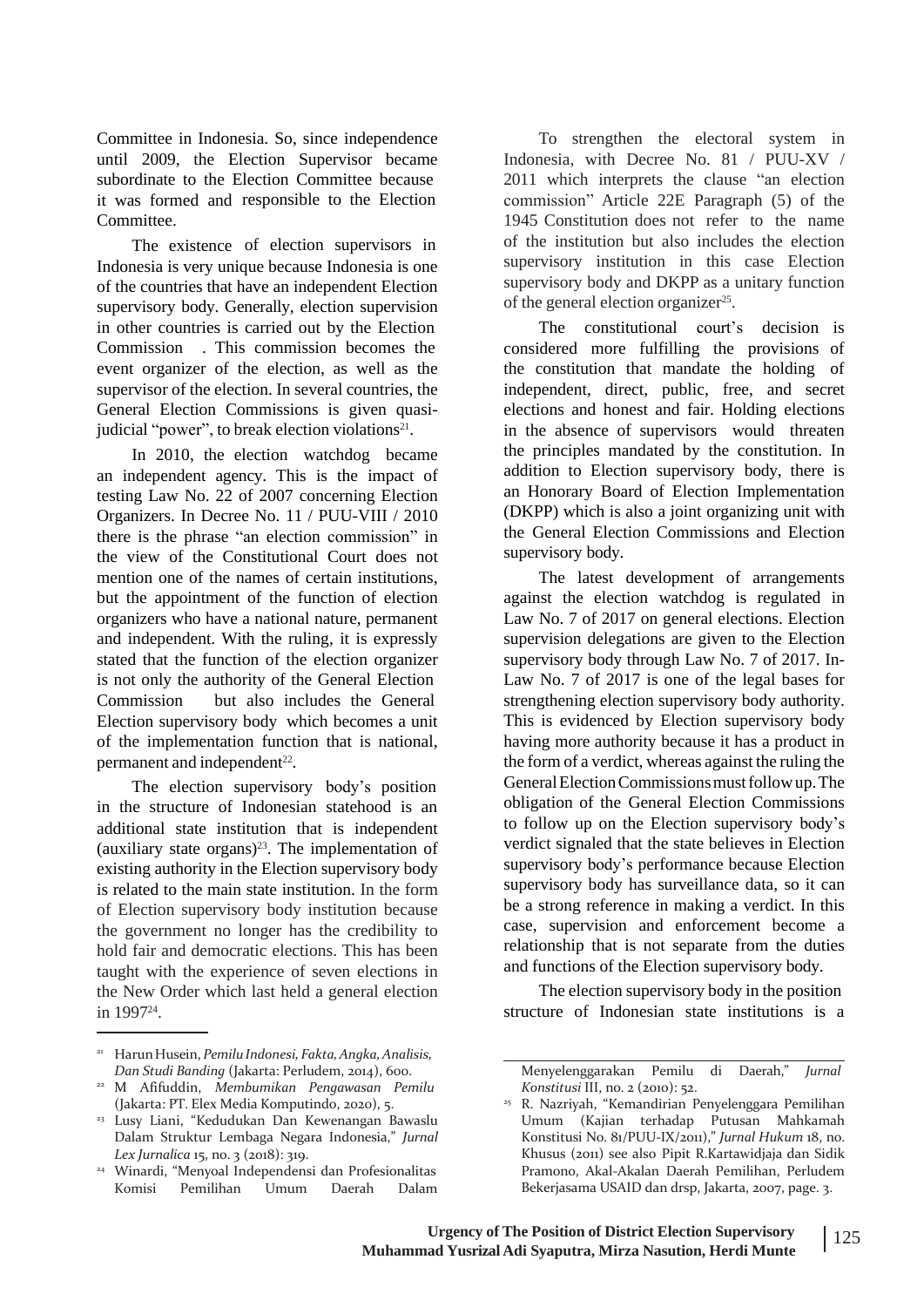reformed child who has a strategic position in preventing fraud in elections in Indonesia. The election supervisory body's authority consisting of prevention, enforcement, and adjudication related to elections proves that Election supervisory body's position as a state institution is very strong because it has 3 (three) functions. So, when compared to the institution of the court can only decide (adjudicate) not to have to conduct supervision, but limited to the function of the judiciary.

Based on Law No. 7 of 2017 the Election supervisory body is given a mandate with attached tasks including identifying and mapping potential vulnerabilities and election violations. In addition, it also coordinates, supervises, guides, monitors and evaluates the holding of elections. On that basis, the implementation of Election supervisory body's duties always involves cooperation with various institutions and professionals, such as Universities, Community Institutions, NGOs, Law Enforcement Agencies and others.

Election supervisory body has a strategic role in realizing the process and results of elections with integrity. According to M Afifuddin as the institution responsible for preventing and carrying out the crackdown, Election supervisory body became the key to the equal and fair stage of elections. The creation of equality and electoral justice must begin by ensuring transparency and accountability of election participants in managing campaign funds. This is a prerequisite for creating healthy competition among election participants. Creating equality and fairness in healthy competition aims to realize the balance of election participants' campaigns in influencing voters so that the information and campaign material received by voters in a relatively equal position.<sup>26</sup>

The position of The District Commissioner as stipulated in Article 72 and Article 73 of Law No. 15 of 2011 consists of three members who meet the requirements and have taken the stages of selection and are declared passed by the District / City Commissioner. The requirements referred to in the recruitment of Election supervisory body are stipulated in article 85. Furthermore, in articles 79 and 80 special arrangements regarding the duties and authorities of the District Commissioner,

and for the smooth running of the duties of the District Commissioner assisted by secretarial as stipulated in article 108 of Law No. 15/2011 and PP No.49/2008.

Institutionally, Election supervisory body Subdistrict is an ad hoc Election supervisory body organ as stipulated in Article 89 paragraph (5) of Law No. 7 of 2017 concerning the Implementation of General Elections. which directly coordinates with Election supervisory body Regency / City. The existence of this Subdistrict Election supervisory body, normatively is a supervisory committee to oversee the implementation of elections at the subdistrict level. Election supervisory body Subdistrict has several duties as stipulated in Article 105 of Law No. 7 of 2017. Based on the duties as referred to in Article 105 of Law No. 7 of 2017, the Subdistrict Commissioner in carrying out<sup>27</sup> his duties, attached authority as stipulated in Article 106 U No. 7 of 2017. One of the authorities attached to the Subdistrict Election supervisory body is to be able to reportand follow up on reports related to alleged violations of the implementation of regulations and conduct examinations and conduct assessments of the occurrence of election violations in the district.

The implementation of the existing authority in the Subdistrict Election supervisory body as stipulated in Article 106 of Law No. 7 of 2017 is followed by the obligations of the District Commissioner. Regarding the obligations of the Subdistrict Election supervisory body stipulated in Article 107 of Law No. 7 of 2017. One of the obligations of the District Commission related to election disputes is mandatory to submit reports of supervisory results and findings for alleged election violations to the Election supervisory body Regency / City.

Subdistrict Commissioner who has duties, authorities and obligations is a form of juridical that the District Commissioner, although its position at the subdistrict level in the District / City can carry out actions as stipulated in Article 105, Article 106, Article 107 of Law No. 7 of 2017 in the framework of supervision of elections.

The implementation of the functions, duties, authorities and obligations of the District Commissioner is also regulated in Law No. 10 of

<sup>27</sup> Article 106 *Law No. 7 of 2017 concerning the Holding of* <sup>26</sup> M Afifuddin, *Op.cit.* page. 104 **General Elections** (Republic of Indonesia, 2017).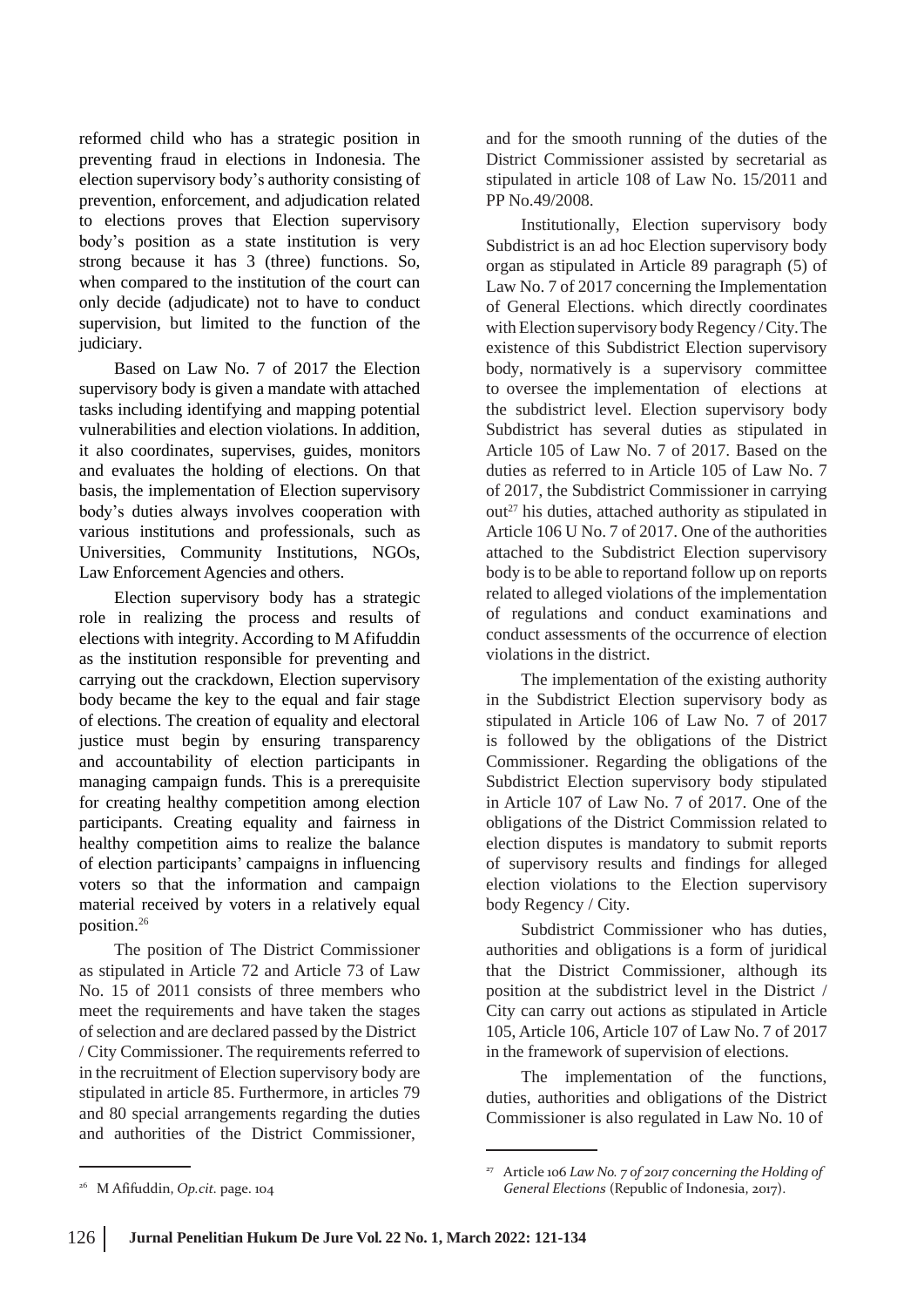2016 concerning the general election of regional heads. Election supervisory body Subdistrict also mutatis mutandis has functions, duties, authorities and obligations in conducting supervision in the framework of organizing regional head elections.

Although previously there were various polemics about the existence and position of Election supervisory body supervisory institutions, especially Election supervisory body Regency / City in supervision in the Election. This is because the phrase "Election supervisory body Regency / City" stipulated in Law No.15 of 2011 is contradictoryand does not guarantee legal certainty to the position of the District / City Election supervisory body. On this issue, the Constitutional Court gave a verdict on judicial review of Law No. 15 of 2011. Through Decision No. 48/PUU-XVII/2019, the Constitutional Court stated that the phrase "District/City Election supervisory body" should be interpreted as "Election supervisory body Regency / City", because the Regency / City Election supervisory body formed based on Law No. 15 of 2011 has undergone a metamorphosis into Election supervisory body Regency / City which was formed based on Law No. 7 of 2017<sup>28</sup> . Therefore, based on Constitutional Court Decision No. 48 / PUU-XVII / 2019, law No. 15 of 2011 was declared invalid. This is seen from Article 571 letter b of Law No.7 of 2017 which affirms that Law No. 15 of 2011 concerning the holding of elections is revoked and declared invalid"

Through its ruling, the Constitutional Court affirmed that:

> *"Although the election law regime and elections are considered different, the election organizers who are given the task by Law No. 10 of 2016 to carry out elections are election organizers formed by Article 22E paragraph (5) of the 1945 Constitution. Therefore, the structure of the election and election organizers should remain the same despite carrying out the mandate of 2 (two) different laws."*

According to Fritz Edward Siregar, the Constitutional Court's Decision has been in line and Election supervisory body's policy in facing simultaneous elections in 2020, where Election

supervisory body interprets The District / City Election supervisory body in the Election Law as Election supervisory body Regency / City formed by the Election Law. Because the institutional supervisory of elections and elections was formed with its own law, namely Law No. 15 of 2011 and then amended by Law No. 7 of 2017.<sup>29</sup>

The Constitutional Court's decision in real terms has given legal certainty to Election supervisory body to focus on carrying out supervision of the implementation of simultaneous elections in 2020 held in 270 regions in Indonesia. In 2020, the implementation of simultaneous elections held in 270 regions in Indonesia consisting of 9 Governors, 224 Regent Elections, and 37 Mayoral Elections. The holding of regional head elections is one form of democratic implementation<sup>30</sup>.

Elections in Indonesia are carried out in accordance with the mandate of the constitution and laws and regulations, so it should be the implementation of elections carried out with constitutional supervision as well. But, as the collective collegial aspect, if there is District Election supervisory body for general election, so there are so many chances to make District Election supervisory body for regional head election, and construct it from the regulation perspective.

#### **2. Mechanism for Resolving Disputes Between Participants by The Regional Head Election District Committee**

The surveillance model carried out by Election supervisory body includes all matters related to elections and elections. The target of supervision carried out by Election supervisory body is not only related to the performance of the General Election Commission , but also all things that contain potential violations in the election process and elections.

Supervision carried out by Election supervisory body is very complex, for that the model of supervision carried out must also vary by the times. The supervision carried out by election supervisors is very large because not only at the time of the implementation of elections or elections

<sup>28</sup> Fritz Edward Siregar, *Dimensi Hukum Pelanggaran Administrasi Pemilu* (Jakarta: Konstitusi Press, 2020), 28.

<sup>29</sup> *Ibid* p. 29

<sup>30</sup> M Fahri. Octaputri, Megawati Aliya. Adnan, "Hubungan Sosialisasi Politik Dan Partisipasi Politik Tentang Pemilu Serentak 2018 Di Pariaman," *Jurnal Mahasiwa Ilmu Administrasi Publik* 1, no. 4 (2019): 40.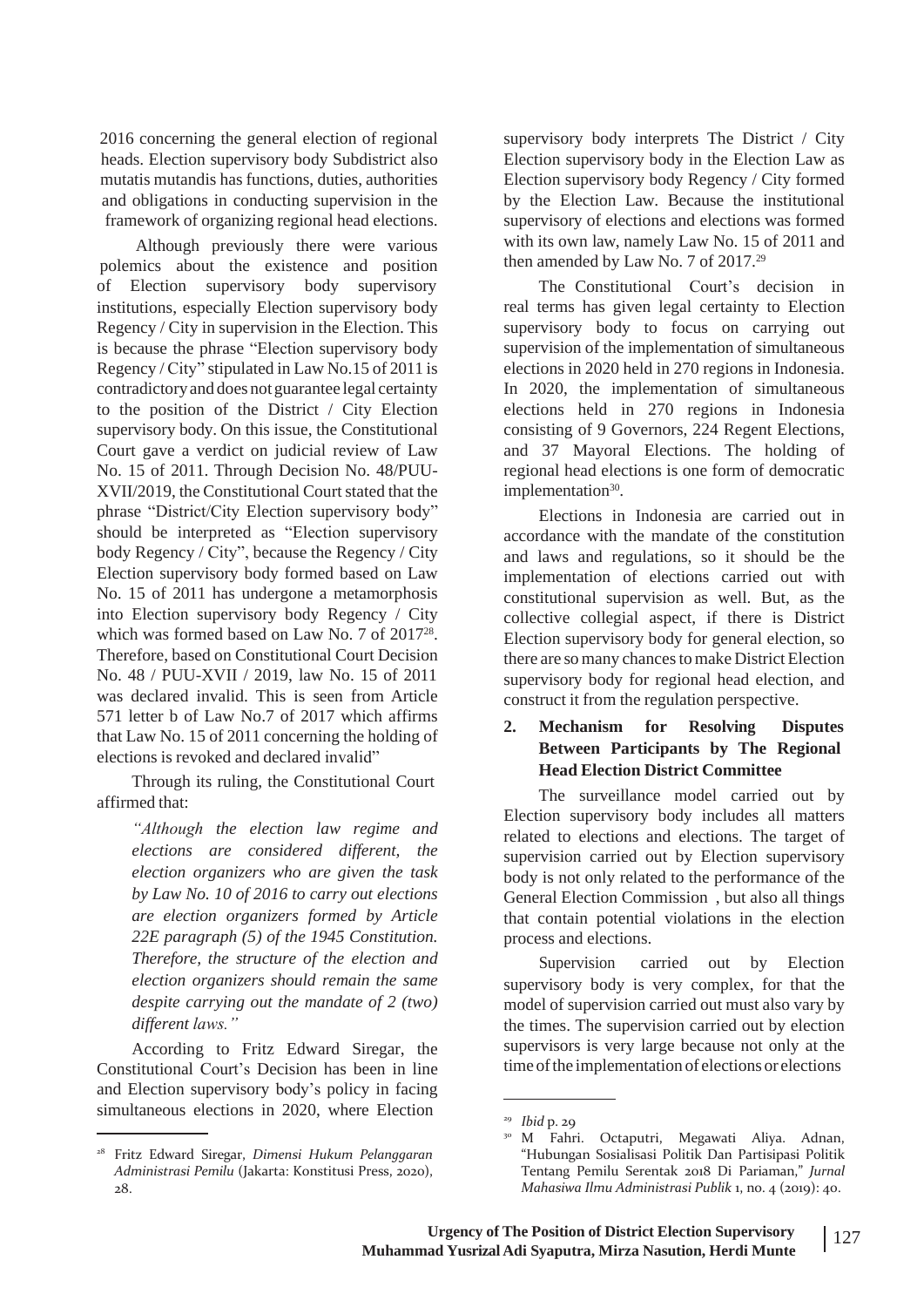alone but from the beginning of preparations to the recapitulation of the determination of election results or elections. Meanwhile, according to Afifuddin under the context of elections or elections, there is also a reflection of the Decision of the Honorary Board of Election Organizers (DKPP) that cannot be predicted when the verdict is scheduled.<sup>31</sup>

The dynamics of the implementation of regional elections in 2020 to elect provincial heads and district/city regional heads are faced with problems. For example:

- a. In 2020, Voting Organizing Group officers died in the constituency due to limited means and infrastructure to the electoral area;
- Apathy and "stupid times" eventually gave rise to the movement of "White Group" or not voting in the election of regional heads who are a high percentage. b.
- There are many double voting cards. This has c. There are many double voting cards. This has The occurrence of disputes between instructed the Government to verify voter data;
- d. There were many violations between participants at the time of the regional head election.
- e. Horizontal conflict of supporting communities in some areas
- f. The occurrence of disputes between participants and organizers and between participants and election participants

The implementation of regional head elections conducted simultaneously in 2020 also applies general provisions in elections such as the concepts of electoral law, the election process, election supervision, election law enforcement is also enforced in regional head elections<sup>32</sup>. Especially regarding the implementation of supervision by the Election supervisory body Institution whose authority applies mutatis mutandis in Law No. 7 of 2017, all forms of functions, duties, and authorities of Election supervisory body up to the TPS Supervisor also apply in the election of regional heads.

In electoral law, an election dispute or election dispute is anything that causes a difference

of opinion or disagreement between two or more parties that starts from differences in perception. This also applies to regional elections.

Election disputes can be categorized into two, namely *the first,* the dispute of the election process. The dispute of the election process is further divided into disputes between election participants and participants and disputes between participants. This election process dispute occurs during the election. Based on the provisions of the Election Law, Election supervisory body is the first institution that can resolve disputes over the *second* election process, disputed election results. The dispute over the results of this election occurred after the election was completed<sup>33</sup>. Based on the provisions of the Election Law, the Constitutional Court is the only judicial institution that has the authority to decide the resolution of disputes over the results of the election.<sup>34</sup>

participants due to certain differences in interpretation or vagueness is related to an activity or event related to the implementation of the election as stipulated in the provisions of the laws and regulations and circumstances in which there is a different recognition or rejection of avoidance between election participants.

Disputes between participants in the election process are the occurrence of actions or actions or things from other participants that cause the rights of other election participants to be directly harmed. In the implementation of regional head elections, it is also regulated regarding the regulation of disputes between election participants in Article 142 letter a, Article 143, Article 144 paragraph (4) of Law No. 10 of 2016 and Election supervisory body Regulation No. 2 of 2020, namely in Article 62 and Article 66.

To resolve disputes, the Principle of Dispute Resolution Between Participants (PSAP) must be based on:

- 1. Independent and fair principle
- 2. The basis of deliberation;
- 3. Principle of Legal Certainty;

<sup>31</sup> M.Afifuddin, *Op.cit.* p. 217

<sup>32</sup> Titi Anggraini, *Kajian Kodifikasi Undang-Undang Pemillu : Penyatuan UU No 32/2004, UU No 12/2008, UU No 42, UU No 15/2011, UU No 8/2012, Serta Beberapa Putusan Mahkamah Konstitusi Dalam Satu Naskah* (Jakarta: Perludem, 2014), 21.

<sup>33</sup> Aermadepa, "Penyelesaian Sengketa Proses Pemilu Oleh Bawaslu, Tantangan Dan Masa Depan," *Jurnal Justitia: Jurnal Ilmu Hukum dan Humaniora* 1, no. 2  $(2019):$  5. *Ibid.* <sup>34</sup>

<sup>128</sup> **Jurnal Penelitian Hukum De Jure Vol. 22 No. 1, March 2022: 121-134**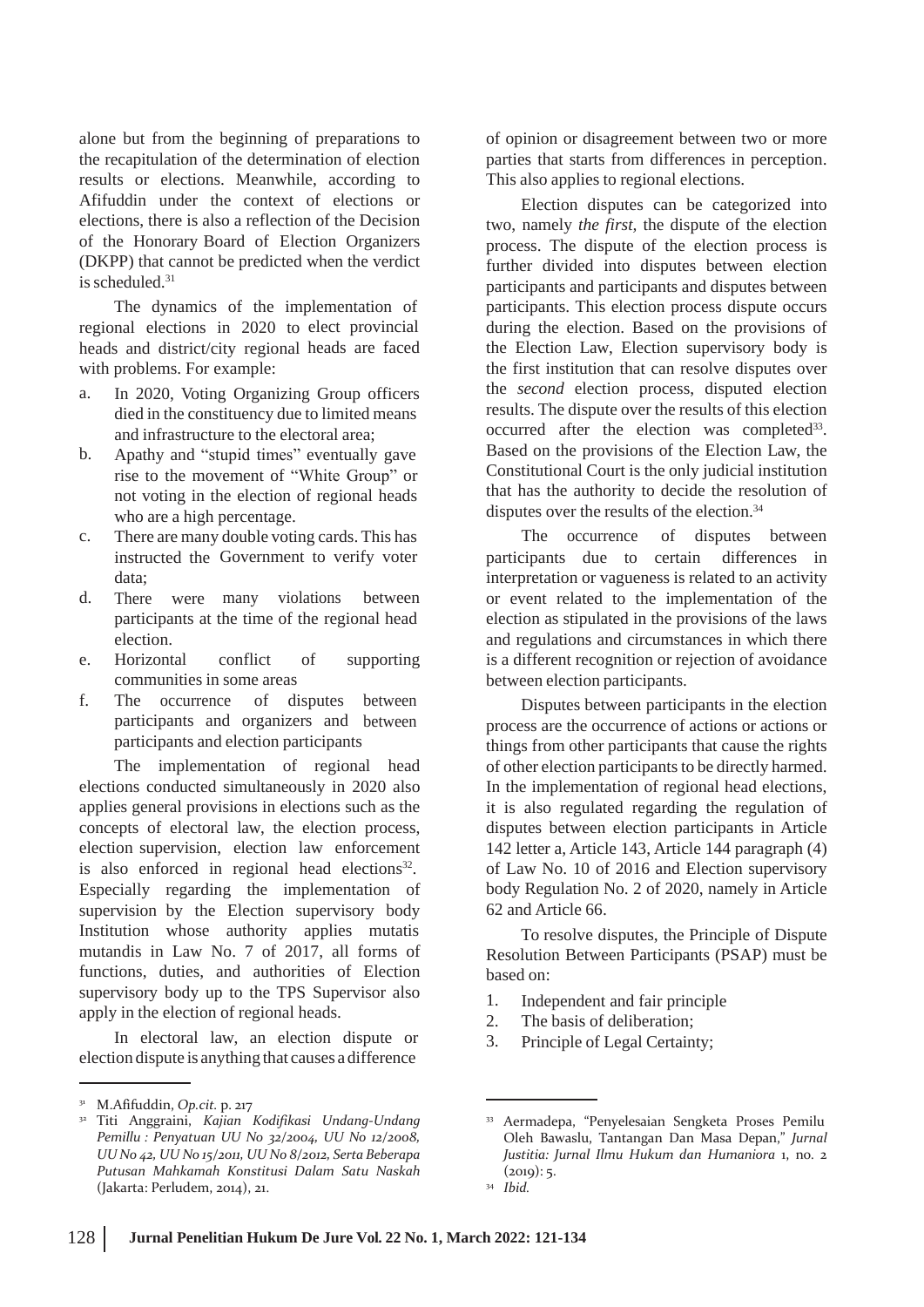- 4. The principle of honesty, accountability;
- Principle of Public Interest; 5.
- Principle of Proportionality; 6.
- 7. Principles of Professionalism, Efficiency, and Effectiveness;
- 8. Principle of legal order and administrative order

Dispute resolution between participants can be done on the principle of a quick event and can be resolved at the scene. The time of resolution of the dispute is three days from the time the application is submitted. The application is made by the respondent, namely the Candidate Pair. In the completeness of PSAP, the Applicant or the respondent as intended can be accompanied or represented by a lawyer. This aims to speed up the process of resolution of disputes.

The resolution of election disputes between election participants is regulated in detail in Article 62 of Regulation No. 2 of 2020. Some things develop through the Election supervisory body, namely in Article 62 paragraph (3) which gives authority to the District Commissioner to complete PSAP based on the mandate given by Election supervisory body Regency / City. The mandate of the District Election supervisory body was then established by the decision letter of the Election supervisory body Regency / City after consultation with the Election supervisory body Province.

The provisions of Article 62 of Regulation No.2 of 2020 terms in mandating the District Commissioner to be able to resolve election disputes between participants at the event during the regional head election process. Consideration of the handover of authority to resolve disputes between election participants to the Subdistrict Election supervisory body because the event of disputes between participants can be directly accessed and known by the District Commissioner who is an election supervisor located in the area.

The Subdistrict Election supervisory body as it has been given the mandate to resolve disputes between election participants can conduct the stages of Dispute Resolution Between Election Participants, namely:<sup>35</sup>

- 1. Accept requests for dispute resolution of elections between election participants;
- Examining the application for the resolution of election disputes between election participants; 2.
- Bringing together the complainant and the disputed respondent for deliberation; 3.
- Examining the evidence; and 4.
- Resolve the resolution of disputes between election participants. 5.

Election supervisory body Subdistrict, before continuing the process of resolving disputes between participants in the examination of evidence, it can take the act of facilitating the applicant and the respondent to consult to reach an agreement. However, this action can be done but also can not be done by an election supervisory body. This is entirely a consideration of the District Commission to do so.

The results of deliberations conducted by the Subdistrict Election supervisory body against the applicant and the respondent of PSAP (dispute resolution between participants) can be in the form of an agreement or not reach an agreement. The results of deliberations conducted by the District Election supervisory body are stated in the news of the deliberation event as stipulated in Election supervisory body No.2 of 2020. Furthermore, if the deliberations conducted do not reach an agreement, then the District Election supervisory body decides the dispute between election participants. The decision of the District Election supervisory body was made based on evidence and deliberation facts after consultation with the Election supervisory body Regency / City. The PASP decision was signed by the District Minister, the applicant, and the respondent. Election supervisory body Subdistrict read the verdict openly and can be accounted for.

The legal power of the Subdistrict Election supervisory body Ruling is binding as stipulated in Article 66 of Regulation No. 2 of 2020. Therefore, with the binding legal force, the applicant and the respondent must and must carry out the contents of the ruling on legal grounds. If the applicant and the respondent do not carry out the contents of the ruling then, the applicant and the respondent have committed unlawful acts. However, based on

<sup>35</sup> See Article 64 paragraph (5) *Regulation of the Election Supervisory Board No. 2 of 2020 concerning Procedures for Resolving Disputes over the Election of Governors*

*and DeputyGovernors,Regents and Deputy Regents, as well as Mayors and Deputy Mayors* (Bawaslu Republic of Indonesia, 2020).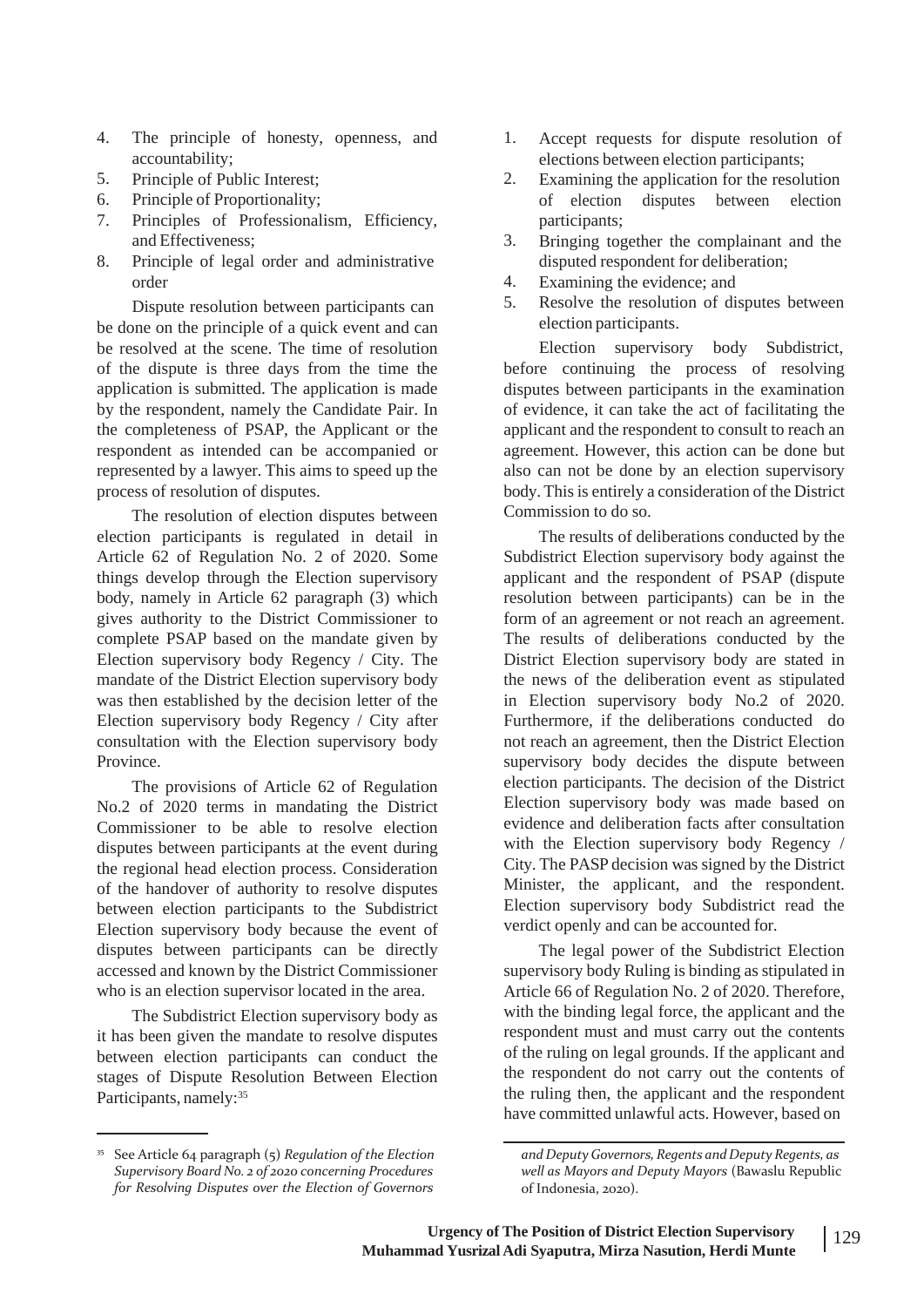the laws and regulations, if the applicant and the respondent do not carry out the PASPdecision from the District Government until now no technical rules are governing it. So that the interpretation that can be used is if the applicant and the respondent do not carry out the act contrary to the law and fall into the category of unlawful acts and resolved by the mechanism of unlawful acts by the prevailing laws and regulations in Indonesia.

Resolution of election disputes on a quick and simple basis will be fulfilled if the resolution of disputes between participants is carried out on the same day at the time of the event. It's just that, there are some obstacles from the District Commissioner in carrying out these authorities, including:

- 1. Knowledge of the Subdistrict Election supervisory body on the events of disputes between election participants. This is an obstacle thatoccursinthe field becausehuman resources who are members of the Election supervisory body Subdistrict in various regions in Indonesia do not have the same quality and knowledge. This is evidenced by the different levels of education, experience in the field of ownership, and the integrity of human resources from the Subdistrict Election supervisory body.
- 2. There is no request from the candidate's  $\frac{4}{3}$ . spouse. This becomes an obstacle/obstacle in the implementation of dispute resolution between election participants. Although it is known that the events that occurred are included in disputes between elections, because there is no application report, the Election supervisory body has difficulty registering it. Although in Article 64 paragraph (2) letters a and b it is said that the resolution of election disputes between election participants is based on: the application submitted by the Candidate Pair or consideration of Election supervisory body Province, Election supervisory body Regency / City, or District Commissioner to events at the scene. But because the condition of the Human Resources Election supervisory body Subdistrict is uneven, often this becomes a thing that is ignored in its implementation.

3. Remote, outermost and leading areas in Indonesia.

Remote, outermost and leading areas in Indonesia which is an area that is difficult to reach become an obstacle in the resolution of disputes between election participants. Although in Article 63 paragraph (1) of Regulation No. 2 of 2020 it is said that there are exceptions to resolve disputes between participants on the same day on the basis that there is difficult-to-reach geographical access and access to hard-to-reach communication. This becomes contradictory to the necessity to resolve disputes between participants on the same day. Although there are exceptions formed by Election supervisory body, to be able to implement certainty, justice, and benefits of the settlement process than with 3 days given, it is difficult to achieve. Therefore, the Subdistrict Election supervisory body based on the mandate given can make preventive efforts so that there is no dispute between participants in areas that fall into the category of Article 63 paragraph (1) of Regulation No.2 of 2020. Such as socializing with election participants and the public about matters related to the campaign at the time of the election.

Knowledge of candidate pairs regarding election disputes between participants. In the reality of elections and regional head elections, it is not uncommon that election participants are not aware of any legal mechanisms that have been regulated by legislation to resolve events that fall into the category of disputes between election participants. Therefore, it is on the ground that sometimes the participants of the election do not consider that the events that occur can be resolved by the legal mechanism of ownership stipulated in the laws and regulations. This happens, because there is still a lack of socialization from the election organizers in the area to the election participants.

Based on the mandate given to the District Commissioner to resolve disputes between participants is a form of expansion of the authority of election supervisors at the district level which has been only coordinated with Election supervisory body Regency / City as a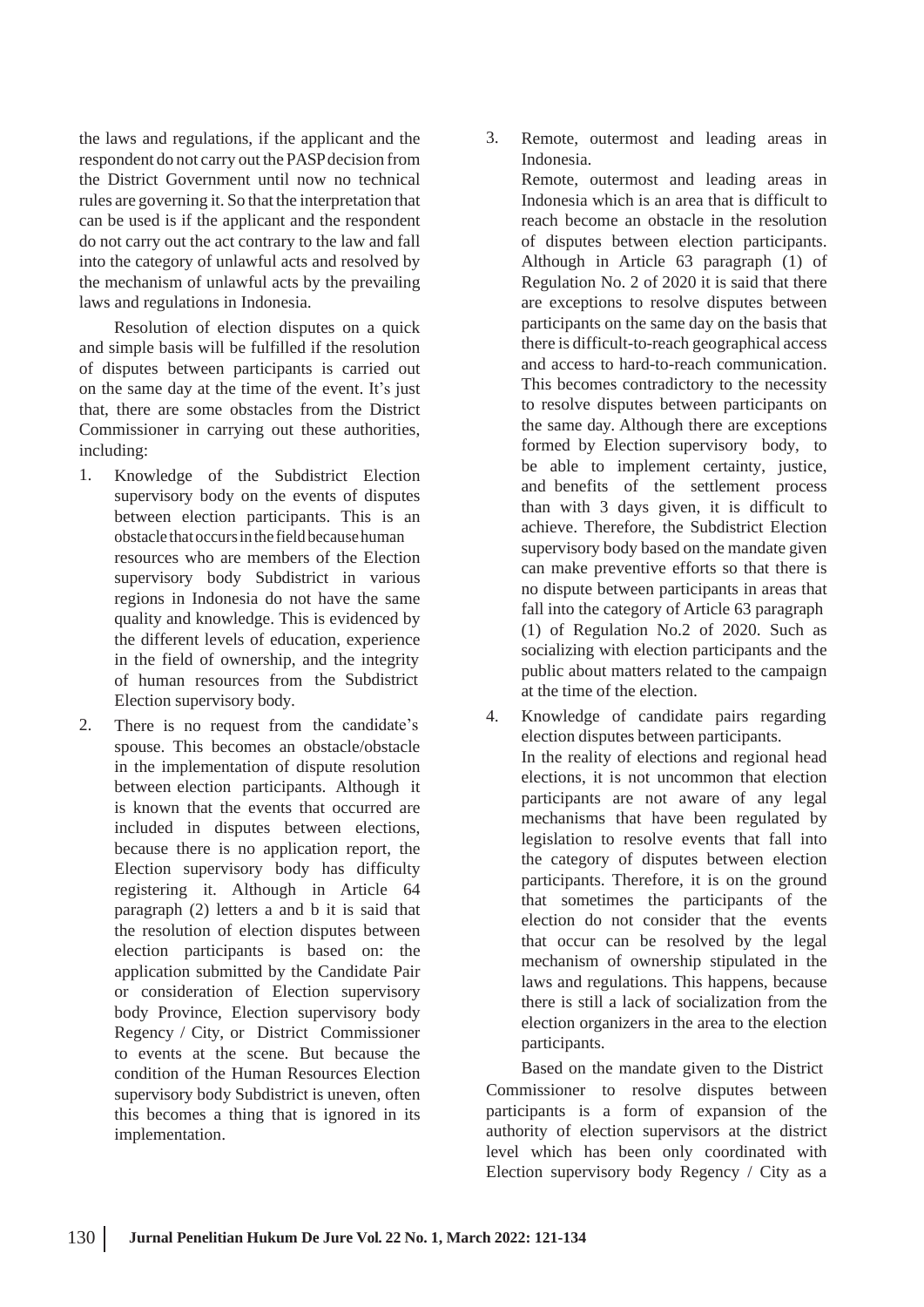supervisor at the District / City level. Through the Election Law, the Election supervisory body as a supervisory institution transformed with the increase of adjudication authority. The impact is that Election supervisory body is no longer just a recommendation, but can be an executor or breaker of dispute cases and election settlements.

Based on the Election Law, the adjudication function owned by Election supervisory body can be carried out to accept, examine, consider, and resolve violations of election administration, and dispute the election process<sup>36</sup>. When compared to Law 10 of 2016, the authority given to Election supervisory body is more developed. Thus, the Election supervisory body's actions to resolve *electoral dispute resolution* and dispute the election process has a strong legal basis to create legal certainty from each of Election supervisory body rulings<sup>37</sup>. Election supervisory body's dispute resolution method is part of the establishment of election law by the laws and regulations. This also has an impact on the authority of supervisors at the subdistrict level or Subdistrict Election supervisory body which also undergoes expansion and development. The mandate given to the Subdistrict Election supervisory body to be able to complete the PSAP is the authority of the law or a form of *juridical authority<sup>38</sup>*

### **CONCLUSION**

The position of The District Commissioner in the supervision of elections in the supervision of the implementation of the Election is *an ad hoc* institution formed by the Election supervisory body Regency / City to conduct supervision on the implementation of elections in Indonesia. Although the position of the District Election supervisory body is *ad hoc,* in carrying out its functions and authorities, the legal power of the

Subdistrict Election supervisory body decision is binding. Therefore, the ad hoc position does not affect the nature of the districts decision in resolving disputes between participants. However, the decision from Election supervisory body Subdistrict is still limited and not final, because the aggrieved party (PT. TUN) can file a lawsuit with the High Court of State Administration, therefore, the decision of PT TUN is final.

In addition, in the implementation of duties, functions, and authorities of the Subdistrict Election supervisory body as stipulated in the laws and regulations of its implementers are still experiencing obstacles. These constraints must be evaluated by Election supervisory body, especially the Election supervisory body Regency / City and Election supervisory body Province to be able to run optimally and optimally, especially regarding the quality of human resources (HR) who are members of the District Commission.

The mechanism of dispute resolution between participants (PSAP) in the election organizers by the District Commissioner is technically regulated through Regulation No.2 of 2020 on Procedures for Resolving Disputes for The Election of Governors and Deputy Governors, Regents and Deputy Regents, as well as Mayors and Deputy Mayors. Disputes between Participants (PSAP) are carried out on the principle of quick and simple principles and carried out on the same day to achieve legal certainty and expediency in regional head elections.

It is recommended to Election supervisory body of the Republic of Indonesia to establish the Election supervisory body Regulation to regulate the position and duties and functions of the Subdistrict Supervisory committee so that it is clear the nature of coordination and institutional relations between the District Supervisory committee and Election supervisory body Regency / City. Election supervisory body Regency / City in recusing members of the District Supervisory committee must prioritize the requirements and professionalism in conducting selection, to avoid the practice of nepotism of electing members of the district supervisory committee. Institutional relations between Election supervisory body Regency/city with the Supervisory committee Subdistrict are carried out regularly, and continuously so that the working relationship can run professionally and obey the law. Supervisory

<sup>&</sup>lt;sup>36</sup> Chrisandy M. Polii, Cevonie M Ngantung, dan Rudy M.K Mamangkey, "Penyelesaian Sengketa Administrasi Pemilihan Umum," *Jurnal Lex Et Societatis* IX, no. 1  $(2021): 129.$ 

Wein Arifin. Ahsanul Minan., Delia Wildinanti., 37 Erik Kurniawan., Jemris Fointuna., Khairul Fahmi., Marini., Paulus Titaley., Purnomo Satriyo P., Subair., *Serial Evaluasi Penyelenggaraan Pemilu Serentak 2019: Perihal Pelaksanaan Hak Politik*, ed. Mada Sukmajati (Jakarta: Bawaslu RI, 2019), 234.

Efriza, *Kekuasaan Politik, Perkembangan Konsep,* 38 *Analisis dan Kritik* (Malang: Intrans Publishing, 2016), 106.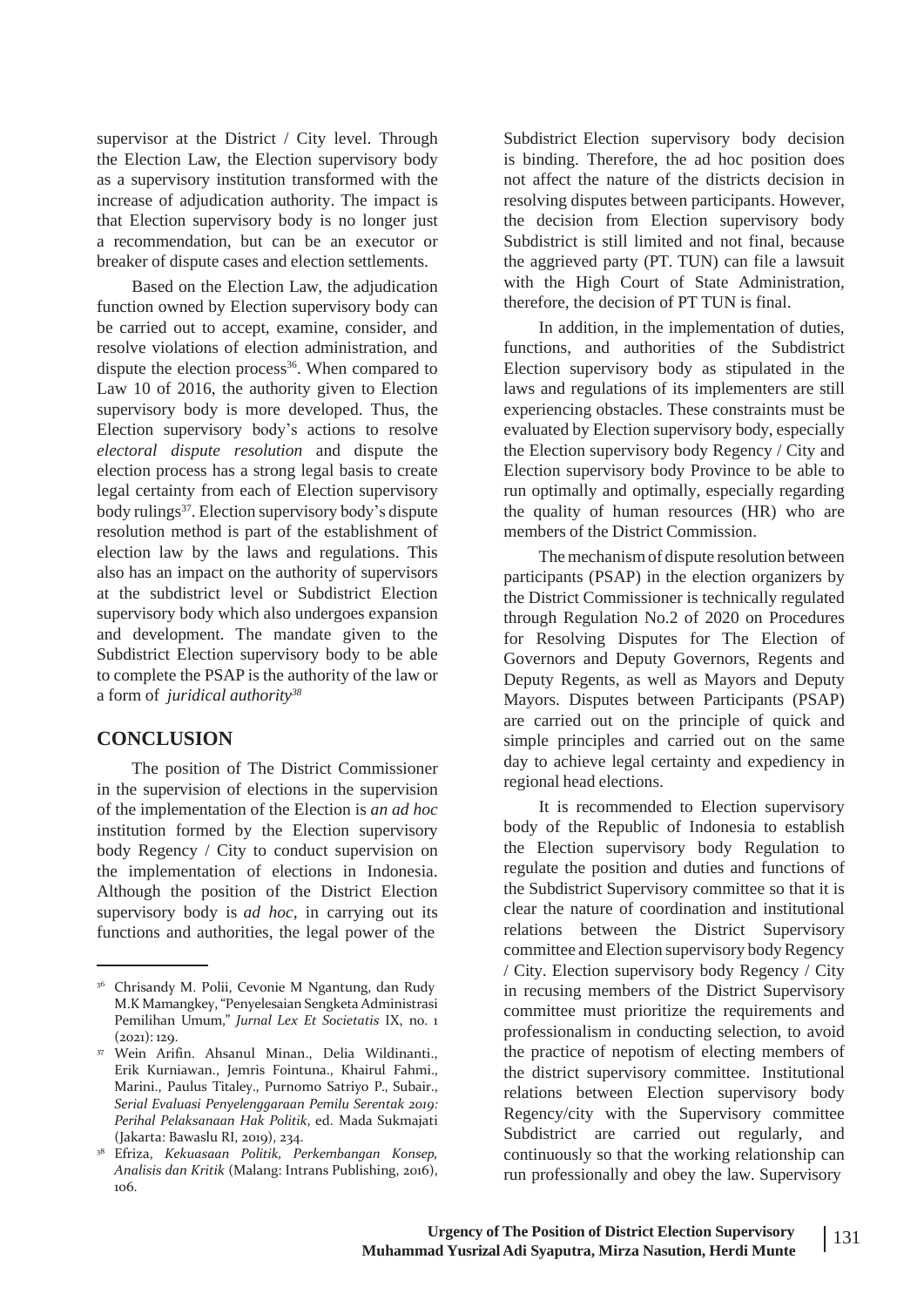committee Subdistrict as a supervisor of elections in the field that is closer to the facts and problems of the general election must be equipped with good ownership knowledge so that the District Supervisor in carrying out its duties and functions can run optimally.

#### **SUGGESTION**

Based on the results of the research, the author retired to make institutional improvements and strengthen district supervisors by the Election supervisory body including by harmonizing laws and regulations related to the supervision of regional head elections both vertically and horizontally. In addition, it is recommended to Election supervisory body Regency / City to improve the recusal system of district supervisory members. There are urgent things from the collective collegial aspect that the District Election supervisory body for the general election, and there are so many chances to make District Election supervisory body as the ad hoc committee for regional head election. The mechanism of dispute resolution between participants (PSAP) in the election organizers by the District Commissioner is technically regulated through Regulation No.2 of 2020 on Procedures for Resolving Disputes for The Election of Governors and Deputy Governors, Regents and Deputy Regents, as well as Mayors and Deputy Mayors.

#### **THANK YOU**

The author expressed his gratitude for the completion of this research to the Dean of the Faculty of Law, University of Medan Area, and Commissioner of Election supervisory body of North Sumatra Province who had provided advice and input on tshe results of this study. The author also thanked the Journal for its willingness to publish this article.

#### **BIBLIOGRAPHY**

- Abdurrahman, Muslan. *Sosiologi dan Metode Penelitian Hukum*. Malang: UMM Press, 2009.
- Aermadepa. "Penyelesaian Sengketa Proses Pemilu Oleh Bawaslu, Tantangan Dan Masa Depan." *Jurnal Justitia: Jurnal Ilmu Hukum dan Humaniora* 1, no. 2 (2019).
- Afifuddin, M. *Membumikan Pengawasan Pemilu*. Jakarta: PT. Elex Media Komputindo, 2020.
- Agusta, Rama. "Evalusai Pemilu 2019, Abhan: DinamikaBedadenganPemiluSebelumnya." *[www.bawaslu.go.id](http://www.bawaslu.go.id/)*.Jakarta, 2019.
- Ahsanul Minan., Delia Wildinanti., Erik Kurniawan., Jemris Fointuna., Khairul Fahmi., Marini., Paulus Titaley., Purnomo Satriyo P., Subair., Wein Arifin. *Serial Evaluasi Penyelenggaraan Pemilu Serentak 2019: Perihal Pelaksanaan Hak Politik*. Diedit oleh Mada Sukmajati. Jakarta: Bawaslu RI, 2019.
- Ali, Zainuddin. *Metode Penelitian Hukum*. Jakarta: Sinar Grafika, 2009.
- Anggraini, Titi. *Kajian Kodifikasi Undang-Undang Pemillu : Penyatuan UU No 32/2004, UU No 12/2008, UU No 42, UU No 15/2011, UU No 8/2012, Serta Beberapa Putusan Mahkamah Konstitusi Dalam Satu Naskah*. Jakarta: Perludem, 2014.
- Efriza. *Kekuasaan Politik, Perkembangan Konsep, Analisis dan Kritik*. Malang: Intrans Publishing, 2016.
- Farida Azzahra., Aloysius Eka Kurnia. "Konstitusionalitas Pemberlakuan Government regulation in lieu of law Pemilukada Dan Implikasinya Terhadap Penundaan Pemilukada Serentak Tahun 2020." *Majalah Hukum Nasional*. Jakarta, 2020.
- Husein, Harun. *Pemilu Indonesi, Fakta, Angka, Analisis, Dan Studi Banding*. Jakarta: Perludem, 2014.
- Ibrahim, Johny. *Teori dan Metodologi Penelitian Hukum Normatif*. Surabaya: Bayumedia, 2008.
- Liani, Lusy. "Kedudukan Dan Kewenangan Bawaslu Dalam Struktur Lembaga Negara Indonesia." *Jurnal Lex Jurnalica* 15, no. 3 (2018).
- M. Polii, Chrisandy, Cevonie M Ngantung, dan Rudy M.K Mamangkey. "Penyelesaian Sengketa Administrasi Pemilihan Umum." *Jurnal Lex Et Societatis* IX, no. 1 (2021).
- Marzuki, Peter Mahmud. *Penelitian Hukum*. Jakarta: Kencana, 2006.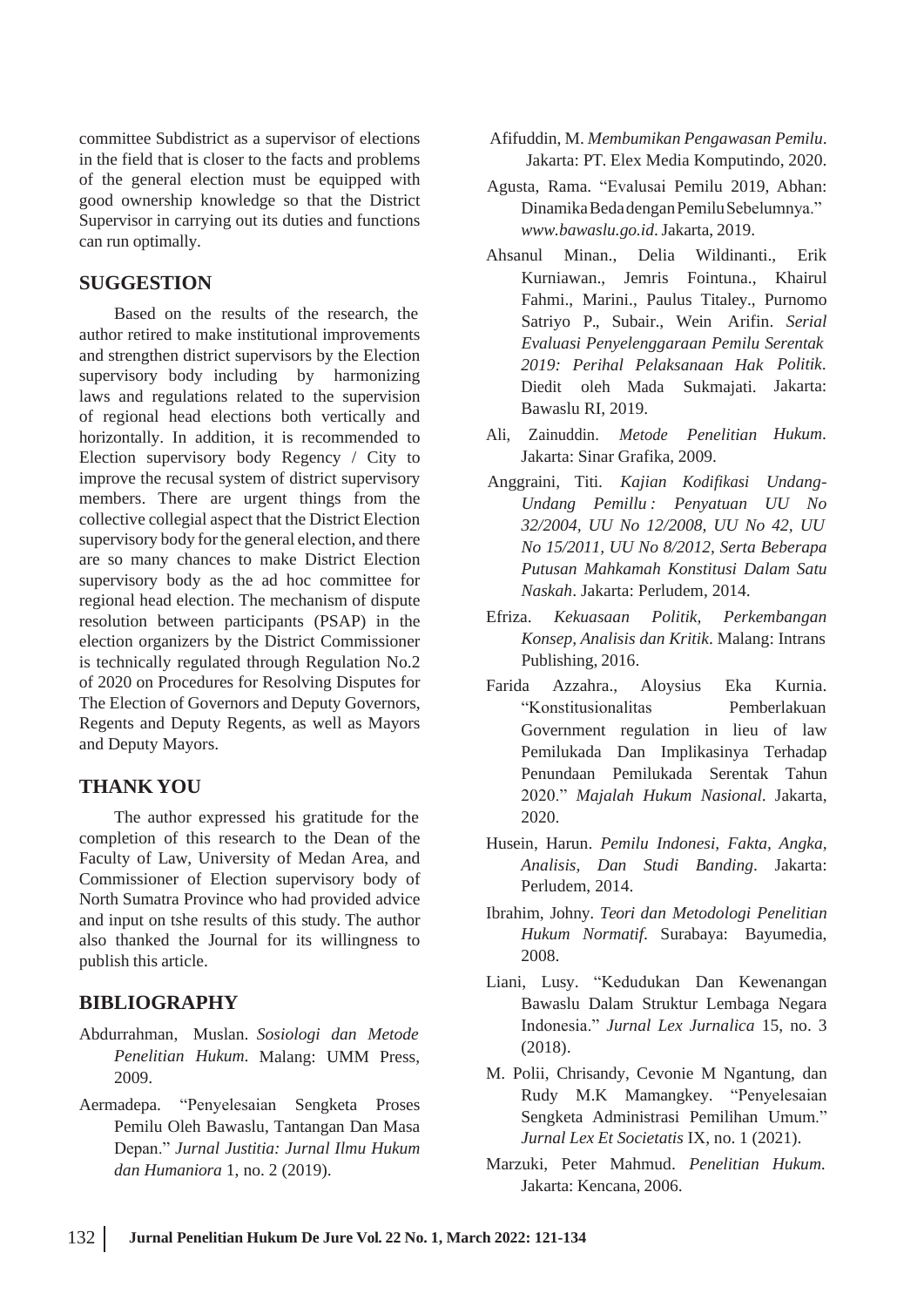- Musfialdy. "Mekanisme Pengawasan Pemilu Di Indonesia." *Jurnal Sosial Budaya* 9, no. 2 (2012).
- Nasution, Bismar. *Metode Penelitian Hukum Normatif dan Perbandingan Hukum*. Medan: Universitas Sumatera Utara, 2003.
- Nazriyah, R. "Kemandirian Penyelenggara Pemilihan Umum (Kajian terhadap Putusan Mahkamah Konstitusi No. 81/PUU-IX/2011)." *Jurnal Hukum* 18, no. Khusus (2011).
- Daerah yang Gelar Pilkada Serentak 9 *[www.kompas.com](http://www.kompas.com/)*. Last modified 2020. Diakses Januari 30, Desember 2020." 2021. [https://www.kompas.com/tren/](http://www.kompas.com/tren/) read/2020/12/05/193100165/berikut-daftar-270-daerah-yang-gelar-pilkada-serentak-9 desember-2020?page=all.
- Octaputri, Megawati Aliya. Adnan, M Fahri. "Hubungan Sosialisasi Politik Dan Partisipasi Politik Tentang Pemilu Serentak 2018 Di Pariaman." *Jurnal Mahasiwa Ilmu Administrasi Publik* 1, no. 4 (2019).
- Rahmat Hollyson MZ., Sri Sundari. *Pilkada Penuh Euforia, Miskin Merana*. Jakarta: Bestari, 2015.
- Ratnia Solihah, Ratnia. Bainus, Arry. Rosyidin, Bainung. "Pentingnya Pengawasan Partisipatif Dalam Mengawal Pemilihan Umum Yang Demokratis." *Jurnal Wacana Politik* 3, no. 1 (2018).
- Riadi, Rahmat. "Strategi Penanganan Bencana Non-Alam Covid-19 Dalam Pemilihan Serentak 2020." *Electoral Governance : Jurnal Tata Kelola Pemilu Indonesia* 2, no. 2 (2021).
- Sarjan., Kemal AL Kindi Mulya., Siti Chadijah. "Problematika Dan Teknis Penyelengaraan Pemilihan Kepala Daerah Pada Masa Pandemi Covid 19." *Jurnal Ilmu Hukum Rechtsregel* 3, no. 1 (2020).
- Siregar, Fritz Edward. *Dimensi Hukum Pelanggaran Administrasi Pemilu*. Jakarta: Konstitusi Press, 2020.
- Soekanto,Soerjono.*PengantarPenelitianHukum*. Jakarta: UI Press, 1986.
- Sulaiman., Lukman Ilham. *Peran Panitia Pengawas Pemilu Dalam Pelaksanaan Pemilihan Umum Legislatif Di Kota Makassar*. Makasar, 2020.
- Supriyadi. "Menakar Nilai Keadilan Penyelenggaraan Pilkada 2020 Di Tengah Pandemi Covid-19." *Kanun: Jurnal Ilmu Hukum* 22, no. 3 (2020).
- Susanti, Bivitri. "Pilkada di Tengah Pandemi Covid 19,Haruskah tetap dilaksanakan." *[www.hukumonline.com](http://www.hukumonline.com/)*.
- Nur Rohmi Aida. "Berikut Daftar 270 Winardi. "Menyoal Independensi dan Profesionalitas Komisi Pemilihan Umum Daerah Dalam Menyelenggarakan Pemilu di Daerah." *Jurnal Konstitusi* III, no. 2 (2010).
	- Zulyadi, Rizkan. "Analis Kebijakan Pemerintah Pemerintah Kota Medan Dalam Penanganan Pandemi Covid-19." In *Segi Hukum Terhadap Implikasi COVID-19 di Indonesia : Hasil Pemikiran Kritis Pimpinan APPTHI*, diedit oleh Ahmad Redi dan Ibnu Sina Chandranegara. Jakarta: Kencana, 2020.
	- *Peraturan Badan Pengawas Pemilihan Umum Nomor 2 tahun 2020 tentang Tata Cara Penyelesaian Sengketa Pemilihan Gubernur dan Wakil Gubernur, Bupati dan Wakil Bupati, serta Wali Kota dan Wakil Wali Kota*. Bawaslu Republik Indonesia, 2020.
	- *Undang-Undang Nomor 7 tahun 2017 tentang Penyelenggaraan Pemilihan Umum*. Republik Indonesia, 2017.
	- *Undang-Undang Nomor 7 tahun 2017 Tentang Penyelenggaraan Pemilihan Umum*. Republik Indonesia, 2017.